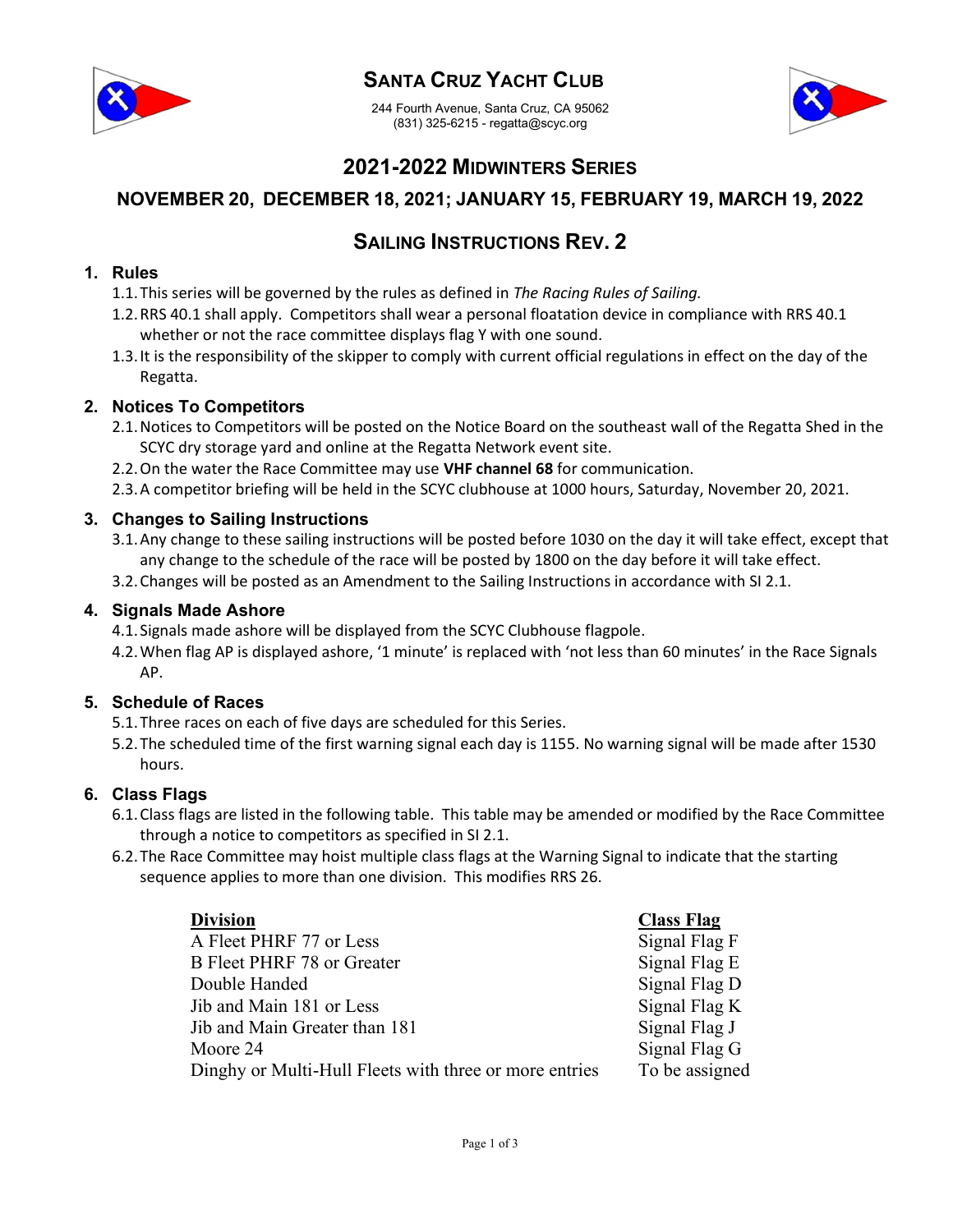# SANTA CRUZ YACHT CLUB



244 Fourth Avenue, Santa Cruz, CA 95062 (831) 325-6215 - regatta@scyc.org



#### 7. Racing Area

7.1.The racing area will be within three miles of Walton Lighthouse at Santa Cruz Harbor.

#### 8. Courses and Marks

8.1.The courses and marks are described in Attachment A – Description of Marks and Courses.

8.2.Courses will be signaled with numerical pennants.

#### 9. The Start

- 9.1.The Starting Line will be between a staff on the race committee signal boat displaying an orange flag and a red ball.
- 9.2.The Race Committee may hail, on VHF, the sail number or any identifying features of any boat that was on the course side of the starting line at her start signal. The failure of a hail, the failure of a boat to hear the hail, or the order of the hail(s) shall not be grounds for a boat to request redress under RRS 62.1(a).

#### 10. Checkout

10.1. A boat that retires from a race before finishing shall notify the race committee at the first reasonable opportunity.

#### 11. The Finish

- 11.1. The Finish Line will be between a staff on the race committee signal boat displaying a blue flag and a red ball.
- 11.2. The Race Committee may display signal flag A with no sound while boats are finishing to signal that there will be no more races that day.

#### 12. Penalty System

12.1. RRS rule 44.1 is changed so that the Two-Turns Penalty is replaced by the One-Turn Penalty.

#### 13. Protests and Requests for Redress

- 13.1. Protest forms are available at the SCYC Regatta Shed. Protests and requests for redress or reopening shall be delivered to the Principal Race Officer within the time limit.
- 13.2. The protest time limit is sixty (60) minutes after the signal boat has arrived at her berth in Santa Cruz Harbor. The protest filing time limit will be posted on the official notice board at the Regatta Shed.
- 13.3. Notices will be posted no later than thirty (30) minutes after the protest filing time limit to inform competitors of a hearing in which they are parties.

#### 14. Scoring

- 14.1. Three races must be completed to constitute a Series.
- 14.2. When six races have been completed, a boat's score will be total of her race scores. When seven to twelve races have been completed, her score will be the total of her race scores, excluding her worst score. When more than twelve races have been completed, her score will be the total of her scores, excluding the worst two scores.
- 14.3. RRS A5.3 shall apply.

#### 15. Prizes

15.1. Prizes will be awarded to the winner or winners of each Division at the discretion of the Organizing Authority.